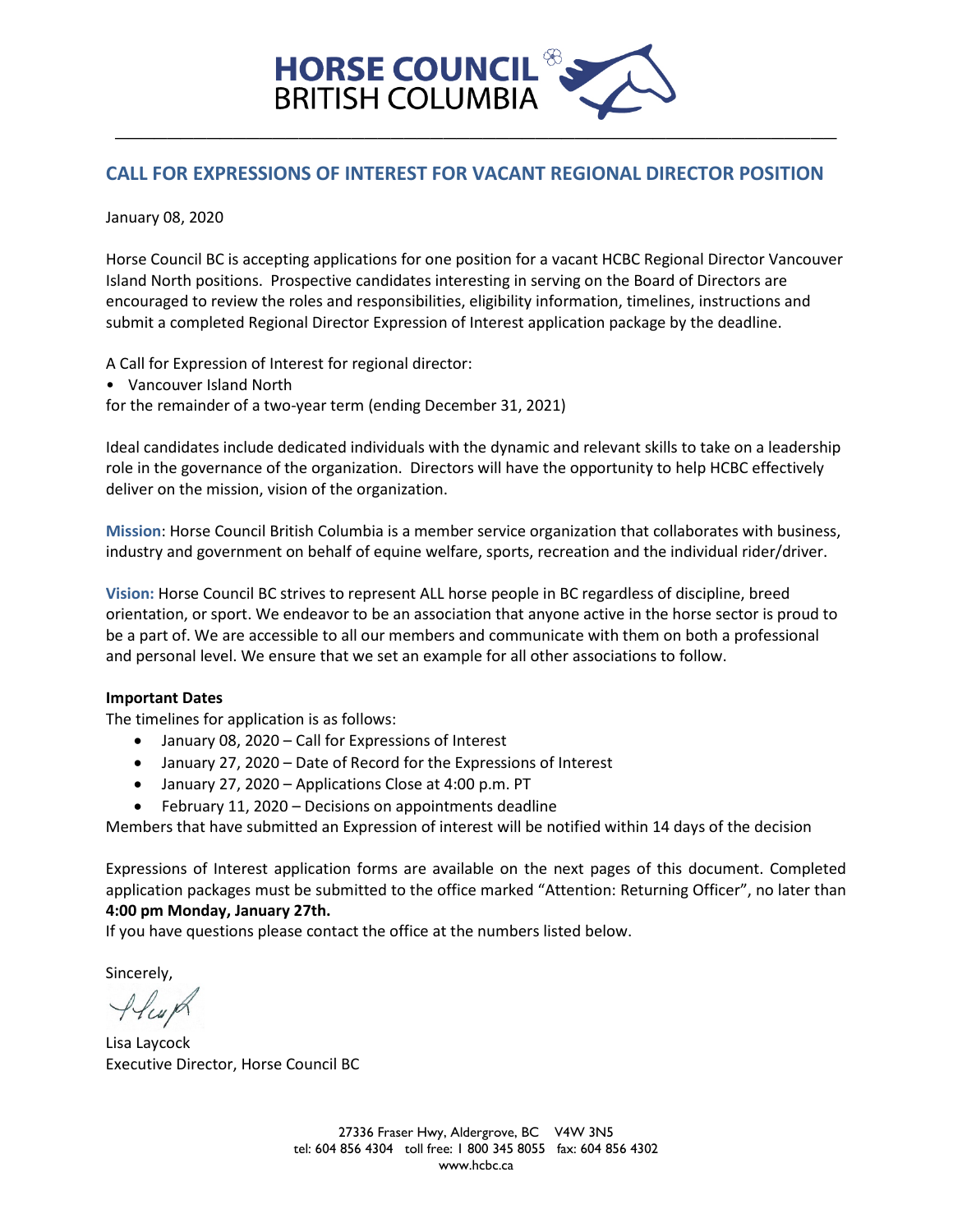

# **REGIONAL DIRECTOR ROLES AND RESPONSIBILITIES**

| <b>POSITION:</b> | <b>REGIONAL DIRECTOR</b> |
|------------------|--------------------------|
|                  |                          |

**ACCOUNTABLE TO:** The President and the Board of Directors

**FUNCTION:** To grow the HCBC membership and strengthen the HCBC connection with members in the Region

Directors have fiduciary duty to act in the best interests of the society and with a view to its purposes. These come from common law and statue. Fiduciary duties include a duty of care and a duty of loyalty to the organization.

**"Regions"** mean geographic areas of the Province whose boundaries are established by the Board of Directors and which may be altered by the Board of Directors from time to time. [For a Map showing Regions and List of communities by Region click here](https://www.hcbc.ca/index.php/about/regions/) 

The Regional structure starts with voting members residing within a designated Region. The voting members residing in each Region are entitled to elect one representative for a two year term to the Horse Council Board of Directors.

The Regions are not legal entities unto themselves. The ultimate financial and legal responsibility for all activities conducted in the name of Horse Council rests with the Directors.

**Funding for Regions**, which is held by Horse Council BC, comes primarily from the Regions' portion of the annual membership dues, which is determined by Board resolution. Additional funds may be available through other grant programs and through unique equestrian activities organized specifically to benefit the Region. Please refer to HCBC Finance Policy and Grant Funding Procedure Guidelines.

## **QUALIFICATIONS & REQUIREMENTS**

- HCBC voting member in good standing
- Ability to collaborate on committee work
- Knowledge of and commitment to the mission, vision, purpose and programs of HCBC
- Ability to meet deadlines
- Strong communication skills
- Access to email or other current technology of the day for communication and meetings
- Some travel required

### **TIME COMMITMENTS**

- Bi-annual Board of Director meetings including preparation and submission of reports
- Ability to commit volunteer time of a minimum of five hours per month
- Board Committee meetings and work where applicable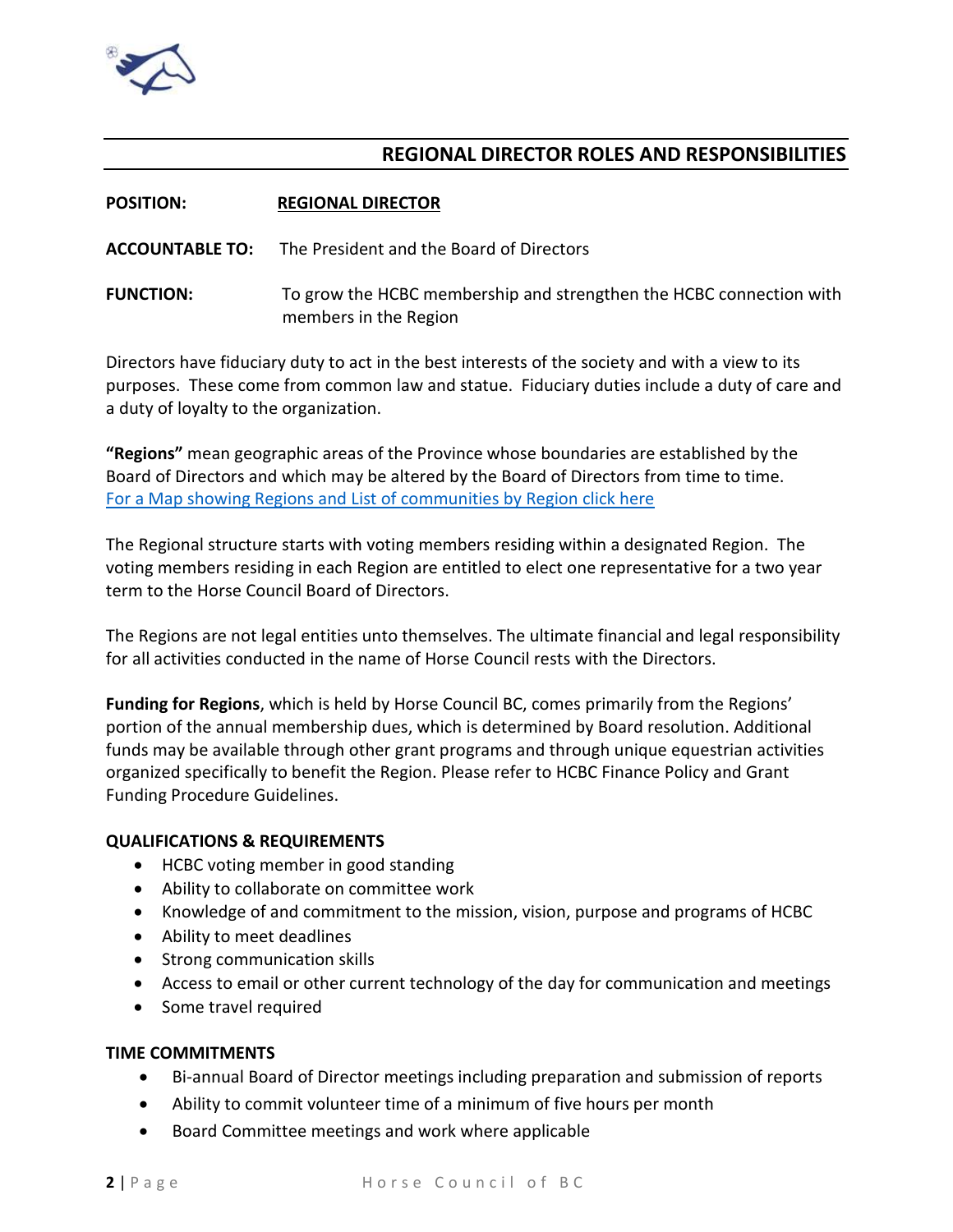

### **DUTIES & RESPONSIBILITIES:**

### **Regional Directors**

- Represent and promote HCBC within your Region to existing and prospective members and clubs and to the equine community at large.
- Keep Executive Director of HCBC appraised of relevant issues or concerns within the Region
- Strengthen the HCBC connection with members in the Region
- Participate or liaise with provincial, municipal or district levels of government and committees in your Region. Encourage members to populate local committees in order to encourage awareness and respect for equine related issues and concerns
- Where possible maintain current knowledge of programs/activities and projects
- Work with HCBC to promote/organize participation in BC Summer Games, BC 55+ Games, and all HCBC programs.
- May be asked by HCBC operations to assist and/or represent HCBC at events within their Region.
- Comply with policy and procedure for distribution of grant funding
- Serve as an advocate and act in the best interest of HCBC
- Maintain the confidentiality of any information given to the Board of Directors
- Work within the policy framework established by the Board of Directors
- Be accessible to members, staff and directors as needed
- Willingness to sit on committees of the Board
- Write brief Regional reports for meetings
- Fulfill commitments within the agreed upon deadlines
- Collaborate and communicate with other Regional Directors and Affiliates

## **Welfare and Emergency Response**

- Be familiar with HCBC Policy around responding to concerns regarding welfare of equines in your region.
- Be familiar with HCBC capacity to respond to crises such as: Drought (hay shortage), Fire, Flood or any other situation possibly requiring evacuation.
- Media responses to Equestrian issues are handled by HCBC operations.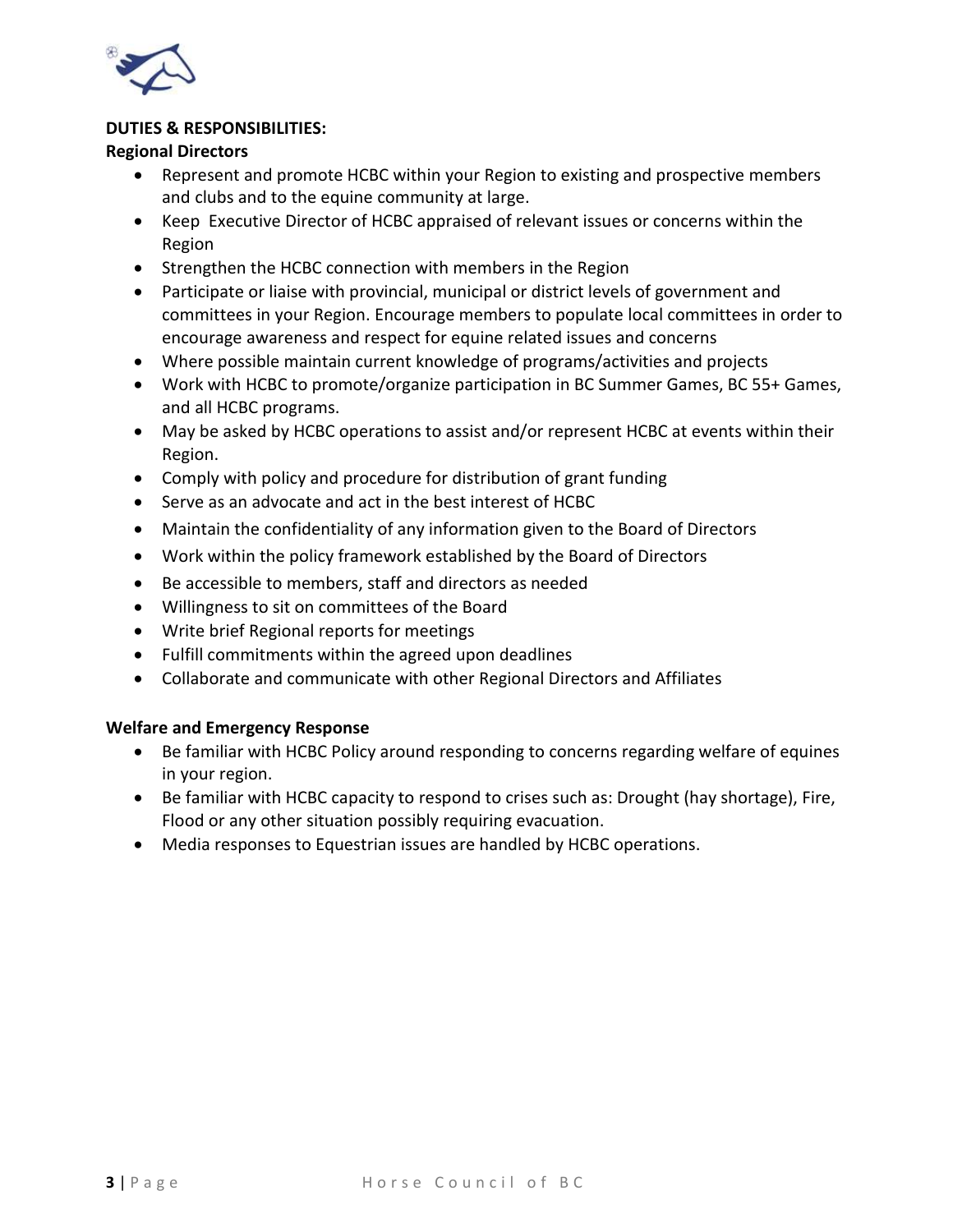

# **Regional Director Expression of Interest Form**

All applicants for a Regional Director position must be current Horse Council BC adult members in good standing as of January 27, 2020.

All applications must have a two supporting names of current Horse Council BC adult members in good standing as of January 27, 2020.

Completed nomination forms must be accompanied by the following:

- a brief biography of no more than 500 words (PDF or Word format); and
- completed Consent to Act as a Director form (see page 6 below).

## **All applications must be submitted to: [administration@hcbc.ca](mailto:administration@hcbc.ca) office marked "Attention: Returning Officer", no later than 4:00 pm Monday, January 27, 2020.**

All applicant biographies, may be published on the HCBC website at www.hcbc.ca or in the E-news. By submitting this Application Form you consent to allowing this information to be published and if appointed as a Director agree to adhere to the Code of Conduct and other policies and procedure and screening requirements of Horse Council BC.

| Supporting name: |           |
|------------------|-----------|
|                  |           |
| Supporting name: |           |
|                  | $HCBC \#$ |
|                  |           |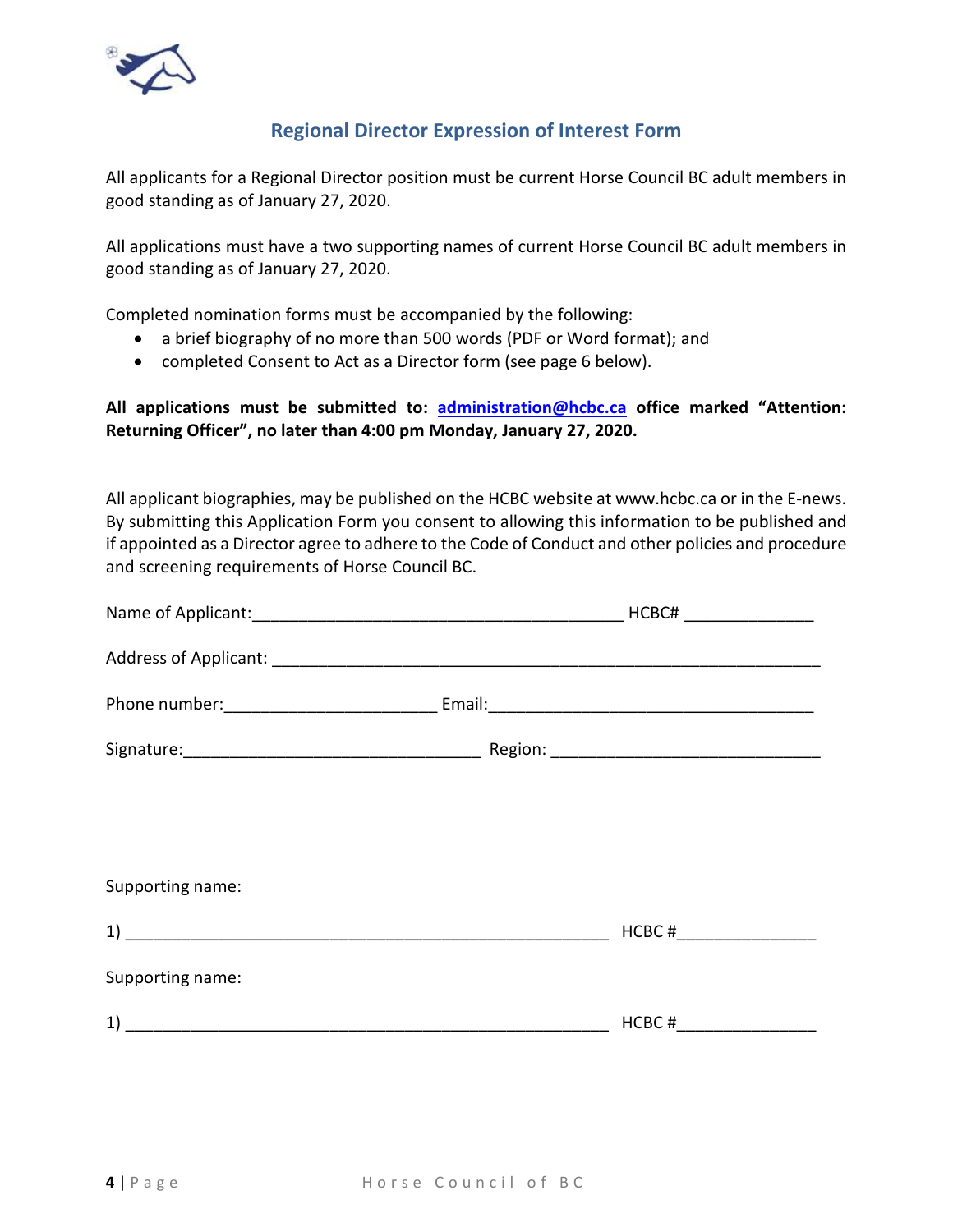

# **BIOGRAPHY (maximum 500 words):**

Please include your professional background and what skills you will bring to the HCBC Board of Directors and the BC Equine Industry. Key competencies and experience should be highlighted such as legal, business, finance, governance, recreation, non-profit leadership, marketing, communication, fundraising, equine health sciences, sport leadership, equine production or coaching.

Region: (applicants please select the Region in which you reside) [Find your Region here](https://www.hcbc.ca/index.php/about/regions/)

**Vancouver Island North**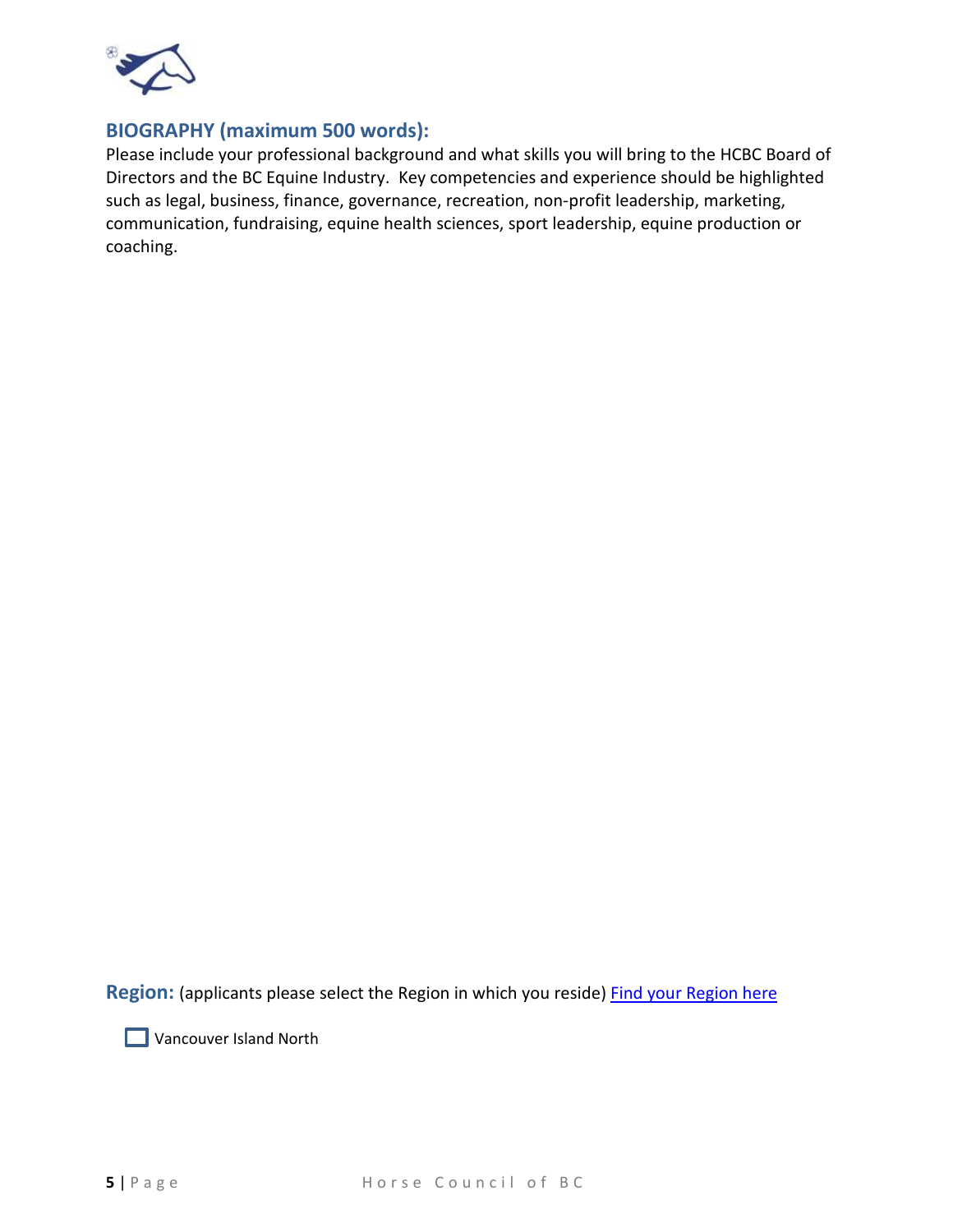

# **CONSENT TO ACT AS DIRECTOR**

To: *HORSE COUNCIL OF BRITISH COLUMBIA* (the "Society")

I hereby consent to act as a director of *HORSE COUNCIL OF BRITISH COLUMBIA*. My consent will continue to be effective until I resign as a director, my term of office has expired or I revoke my consent. I certify that I am not disqualified from acting as a director under s. 44 of the *Societies Act* (British Columbia).

Date:

*[director/nominee name] [director/nominee signature]* 

Prescribed Address\*: *[prescribed address]*

 $\mathcal{L}_\text{max}$  , where  $\mathcal{L}_\text{max}$  and  $\mathcal{L}_\text{max}$ 

Delivery: *[delivery address]*

#### Mailing: same or *[mailing address]*

\*Prescribed address is the "office" or place where an individual can usually be served during the hours of 9 a.m. to 4 p.m. on business days, or it is the individual's residential address. Delivery must be a physical address, while mailing may include or be a PO Box.

#### **SOCIETIES ACT (BRITISH COLUMBIA)**

#### **Persons qualified to be directors**

44

(3) Despite subsections (1) and (2), an individual is not qualified to be a director of a society if the individual is

(a) found by any court, in Canada or elsewhere, to be incapable of managing the individual's own affairs,

(b) an undischarged bankrupt, or

(c) convicted in or out of British Columbia of an offence in connection with the promotion, formation or management of a corporation or unincorporated entity, or of an offence involving fraud, unless

(i) the court orders otherwise,

(ii) 5 years have elapsed since the last to occur of

- (A) the expiration of the period set for suspension of the passing of sentence without a sentence having been passed,
- (B) the imposition of a fine,
- (C) the conclusion of the term of any imprisonment, and
- (D) the conclusion of the term of any probation imposed, or
- (iii) a pardon was granted or issued, or a record suspension was ordered, under the *Criminal Records Act* (Canada) and the pardon or record suspension, as the case may be, has not been revoked or ceased to have effect.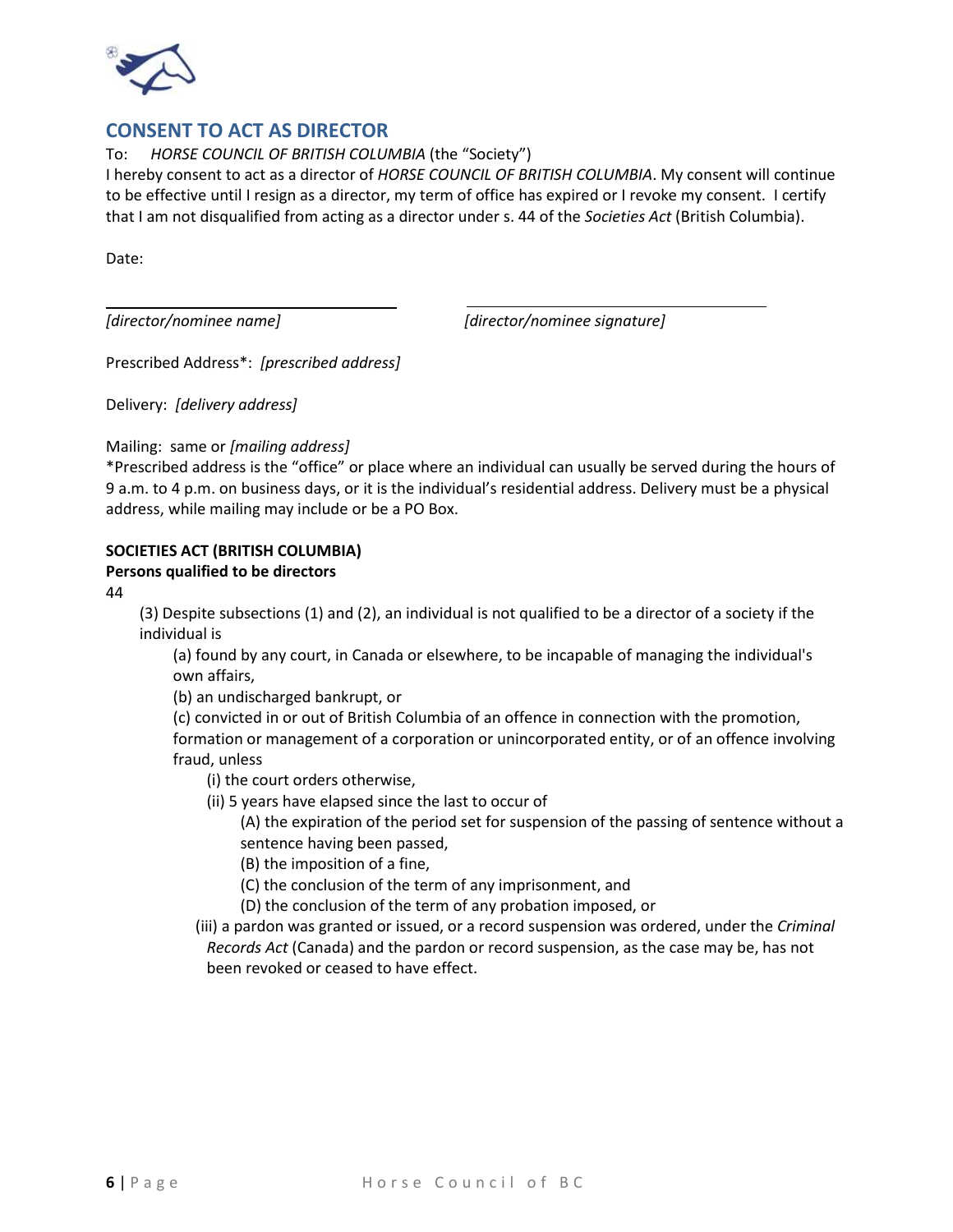

# **CODE OF CONDUCT POLICY**

### **Preamble**

#### **We believe:**

That it is the right and responsibility of Horse Council BC to set standards in matters of ethics, sportsmanship and the welfare of the equine and in all matters under its jurisdiction.

That it is desirable to define ethical practices, to delineate unethical practices, to encourage good sportsmanship, fair play and high ethical behavior and to warn, censure, or bring to public attention and discipline those who commit acts detrimental to the best interests of the organization.

That Board members should observe the spirit as well as the letter of this Code of Conduct.

That serving on the Board is a privilege, not a right and that such a position may be suspended, terminated or rejected following appropriate procedures. In particular, Board members who miss 3 consecutive meetings without cause, or who are inactive in promoting Horse Council between Board meetings may be asked to resign by majority vote of the Board.

#### **Board members are expected to:**

- Be trustworthy, exhibit honesty, loyalty and discretion in all equestrian related activities.
- Issue public statements only in an objective and truthful manner.
- Keep confidential information confidential
- Uphold issues of safety and fairness in all aspects of equestrian sport.
- Conduct themselves in a manner which reflects the values and ethics of Horse Council BC.
- Represent their skills and abilities fairly and accurately
- Never engage in any form of harassment, discrimination, inequitable or disrespectful treatment of any individual
- Develop and advocate policies and procedures that foster fair, consistent and equitable treatment for all
- Adhere to HCBC confidentiality and conflict of interest policy and guidelines.
- Be responsible for the commitments they make to and on behalf of Horse Council BC

Communicate promptly when they are unable to follow through on their commitments